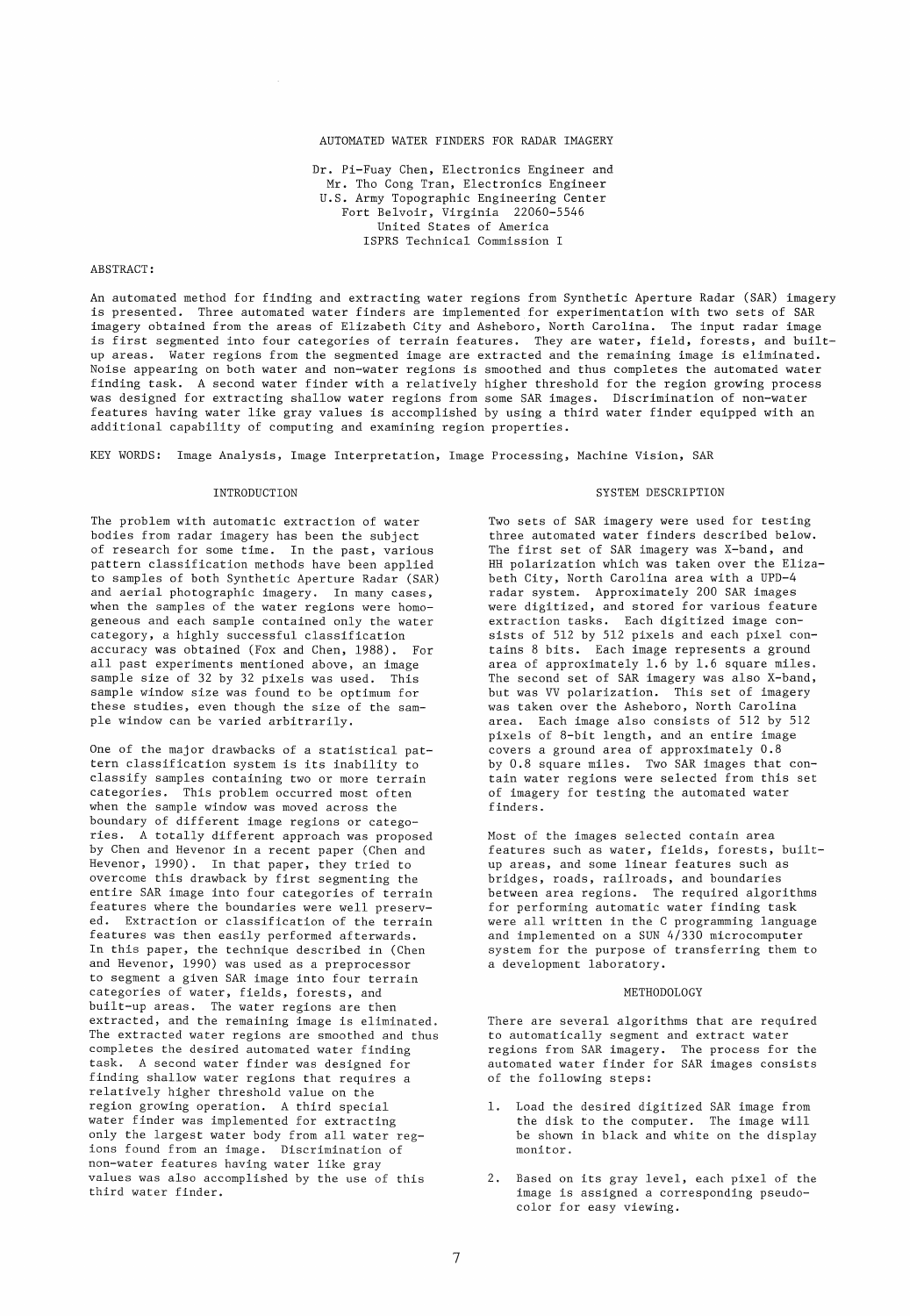- 3. A Sobel edge operator is moved sequentially through the entire image for edge enhancement. Appendix A describes the Sobel edge operator.
- 4. In order to eliminate the noise produced by the edge operation and the noise appearing on the original image, a lowpass filter is passed through the whole image. The lowpass filter is described in Appendix B.
- 5. After the lowpass filtering, a technique called "region growing" is employed to merge together pixels which have similar gray values. A commonly used simple region growing technique is explained in Appendix C. For our case, the region growing technique was modified to become a twopass process as described below. First a threshold value T is set. The selection of a threshold value T requires a lengthy process (Nagao and Matsuyama, 1980) which will be described in detail in a separate subsection of this paper.

Once the threshold value T is selected, the first-pass of the region growing operation is performed as follows. A control pixel for region n (or category n), called  $P_{cn}$ , is selected arbitrarily from the image. Usually the unlabeled upper left pixel in the image is assigned as the control pixel  $P_{cn}$ . The next step is to sequentially compare the gray value of each pixel with that of  $P_{cn}$  as given by (1):

$$
|\mathcal{G}(i,j) - \mathcal{G}_{cn}| < T \tag{1}
$$

where  $G(i, j)$  is the gray value of the pixel  $P(i,j)$  and  $G_{cn}$  is the gray value of the control pixel  $P_{cn}$ . The subscript n signifies that the control pixel is for the category n.

The gray values of all pixels that meet the inequality (1) are then summed and the result is added to the gray value of the control pixel. The resulting sum is then saved in a specially designed memory. For a particular category n this summed quantity is expressed as  $SUM_n$ , and is given below:

$$
SUMn = Gcn + \sum_{\text{all pixels met}} G(i,j).
$$
 (2)  
all pixels met by inequality (1)

Otherwise, the pixel under examination is left unlabeled. At the same time a counter,  $C_n$ , is incremented by 1 when a pixel is added to the SUM<sub>n</sub>. This counter<br>starts with a content of 1 so that the final count of the counter will indicate the total number of pixels added to the  $SUM_n$ . This is expressed for the category n as follows:

$$
C_n = 1 + Number of pixels metby the inequality in (1) (3)
$$

This process of comparison continues sequentially for all unlabeled pixels in the image. When the process is completed up to this point, the SUM<sub>n</sub> is divided by  $C_n$  to obtain an average pixel value for a particular region category n as

$$
A_n = \frac{Sum_n}{C_n} \tag{4}
$$

The next step is to repeat the entire process described above, or computing (1) through (4) for the remainder of the pixels left unlabeled until all pixels on the image are labeled, and each pixel belongs to a particular region. This completes the first-pass of the region growing process. At this point, a number of average pixel values  $\mathtt{A}_\mathtt{n}$  for potential regions will be computed.

The second-pass of the region growing process is similar to that of the first-pass except that the control pixel values,  $G_{cn}$ , are now replaced by the corresponding average pixel values  $A_n$ . Also, when the value of a pixel is compared to a particular average pixel value, and if the absolute value of the difference of the pixels is less than the threshold value, the pixel under examination will be merged to that particular average pixel, rather than adding it into the quantity  $SUM_n$ . In other words, the value of the pixel under examination will be set equal to that particular average pixel value that it is being compared with. This process is explained in Appendix C. The second pass of the region growing process will continue until each pixel in the image belongs to a particular region category. The entire region growing process will then be complete.

- 6. The number of region categories created by the application of the region growing process usually exceeds four. A simple pixel grouping routine is then used to further group pixels in the region grown image into exactly four categories. This routine functions as follows: The gray value of each pixel in the region grown image is sequentially examined. If it is larger than or equal to 100, it is set to 150. If it is less than 100, and larger than or equal to 45, it is set to 65. If it is less than 45, and larger than or equal to 8, it is set to 25, otherwise it is set to 4.
- 7. After the pixel grouping process, the entire image is segmented into exactly four categories, with each category assuming a different pixel gray value. The first three categories having gray values of 4, 25, and 65 represent water, fields, and forests, while the last category having several boundaries or edges with a gray value of 150 belongs to a built-up area.
- 8. Having done the image segmentation for a given image as described above, the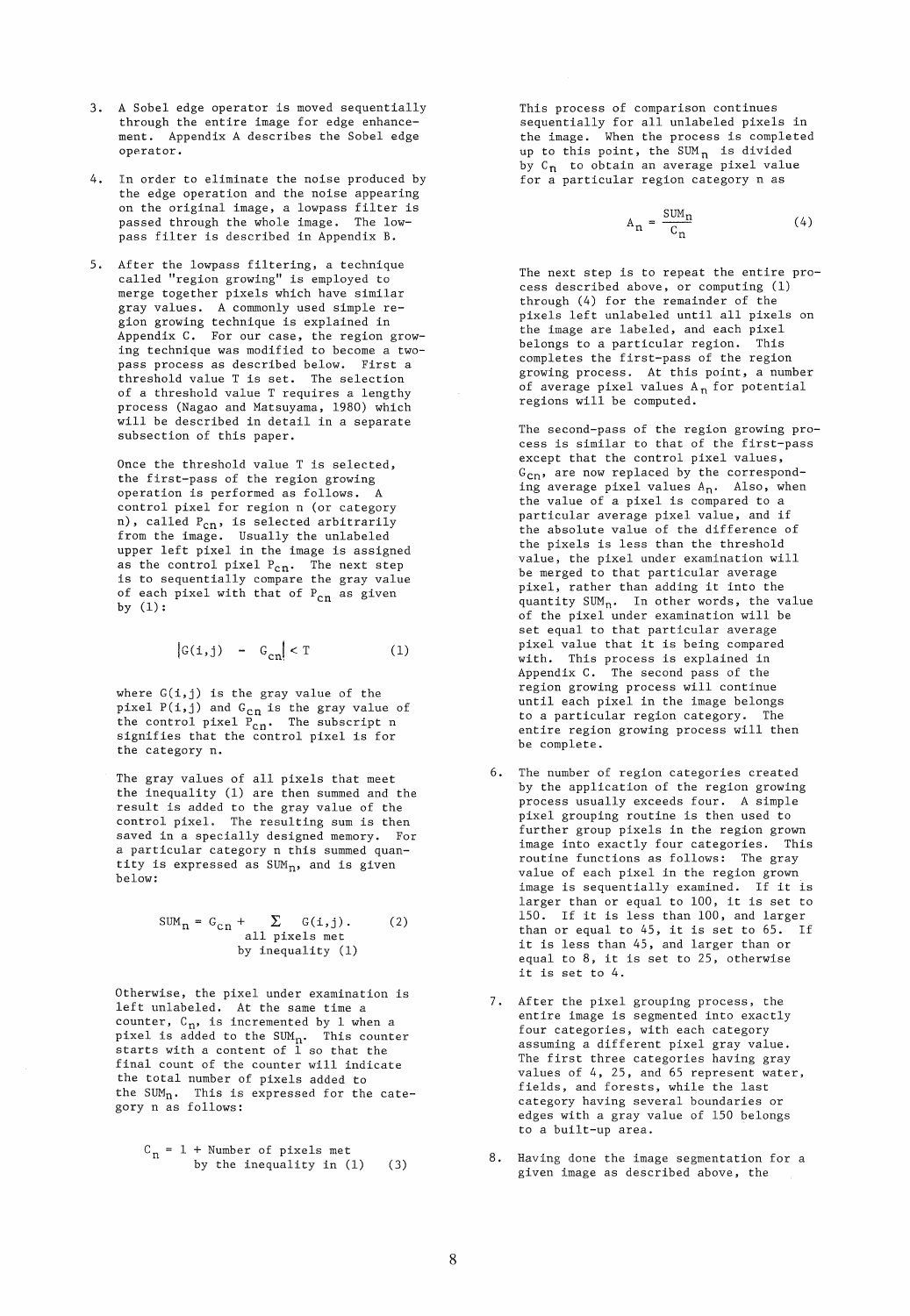extraction or finding of water regions from the image is very straight-forward. Set all the pixels having a gray value of 4 to 0, and the remainder of pixels to 255. Now, we have an inverted binary image of water regions.

- 9. In order to eliminate noise within the water regions which now appears as white spots of gray value 255 on the inverted image, a square box containing a 1 by 1 pixel is made to scan through the entire image from the top left corner to the bottom right corner in a usual way. Any 255 pixel (or 255 pixels) which can be successfully surrounded by this box represents a separated noise pixel (or pixels), and thus its gray value will be replaced to O. The size of the square box will be sequentially increased from 1 by 1 pixel to 16 by 16 pixels, and for each increase the same scanning and replacing process will be repeated.
- 10. The inverted image is now inverted again, so all pixels within the water regions will be represented by a gray value of 255. The noise on the non-water regions will appear as white spots of gray value 255. The process discussed in Item 9 will be repeated for eliminating noise from the non-water regions.
- 11. The water regions which are represented by a gray value 255 will be set to 180. We selected the gray value 180 to represent the water regions because it shows up as a pleasant dark blue color in the pseudo-color domain. This completes the .<br>entire water finding processes.
- 12. A number of selected SAR images contained shallow water bodies. The water finder described failed to extract water regions from these images because the pixels within the water regions appeared too bright (have higher gray values compared to that of those pixels within a regular water region). A second water finder with a relatively higher threshold for the region growing process was designed to compensate this problem.
- 13. Discrimination of non-water features having water like gray values is accomplished by using a third water finder equipped with an additional capability. Just like the previous two water finders, the water regions and non-water regions having water like gray values are extracted. An algorithm called connected components (Hevenor and Chen, 1990) is applied next. The purpose of this connected components routine is to provide a unique label for each extracted region from the previous operation. The detail of the connected components is described in Appendix D. Various properties of each region such as area, centroid, elongation, perimeter, compactness, etc can be computed for discriminating nonwater regions from water regions. For our case, only the property area needs to be computed since the largest water region always has the largest area among all regions labeled for all SAR images tested.

The calculation of area for each region can be made by taking a summation of all pixels within tne region. Finally, the gray value of each pixel within the region having the largest area is set to 180, and the remainder of regions are eliminated by setting their pixels to O.

# Selection of an Optimum Threshold Value:

The selection of a threshold value for the pixel based region growing plays a crucial role in the entire process. The selection of the threshold value should be adaptively determined by the image data under analysis. Using an improperly predetermined fixed threshold value for region growing would lead to a serious mistake and would end up in either undergrowing or overgrowing of the image. For our experimentation, the original SAR image of 512 by 512 pixels was first edge enhanced, and smoothed with a lowpass filter. These two steps took place in the first step discussed in Appendix E. The smoothed image was divided into 64 blocks of sub images with each block consisting of 64 by 64 pixels. The threshold determination method discussed in (Nagao and Matsuyame, 1980) was applied to each block, and the minimum threshold value found for the subimages was selected as the threshold value for performing region growing for the entire image. The threshold determination method discussed in (Nagao and Matsuyama, 1980) is provided in Appendix E. The optimum threshold value was 12 for both sets of SAR images taken over the areas of Elizabeth City and Ashboro, North Carolina. With this threshold value the majority of images tested were region grown to yield four categories of area terrain features as described.

### RESULTS AND DISCUSSION

The software for the three automated water finders was successfully tested using a group of 18 images selected from two sets of SAR imagery. These two sets of SAR imagery were discussed previously in the section System Description. Test results for the water finders are summarized in Table 1. The name of the specific finder (or finders) used in each image is also indicated in Table 1. For illustration purposes, only the results obtained from three images will be presented. It is seen from Table 1 that for most test images a good to fair result was obtained. Only two images are found to be marginally acceptable. The following observations can be made from the results:

### Table 1. Test Results for Water Finders Using Two Sets of SAR Images

| Image  | Figure | Finders      | Results  |
|--------|--------|--------------|----------|
| Names  | Number | Used         |          |
|        |        |              |          |
| Unf007 | ΝS     | Water        | Good     |
| Unf014 | ΝS     | Water        | Good     |
| Unf026 | 1a     | Water        | Good     |
| Unf033 | 2а     | Waterl       | Fair     |
| Unf034 | NS     | Waterl       | Fair     |
| Unf051 | ΝS     | Waterl       | Fair     |
| Unf052 | ΝS     | Waterl       | Marginal |
| Unf053 | ΝS     | Water/Water2 | Fair     |
| Unf056 | ΝS     | Water2       | Good     |
|        |        |              |          |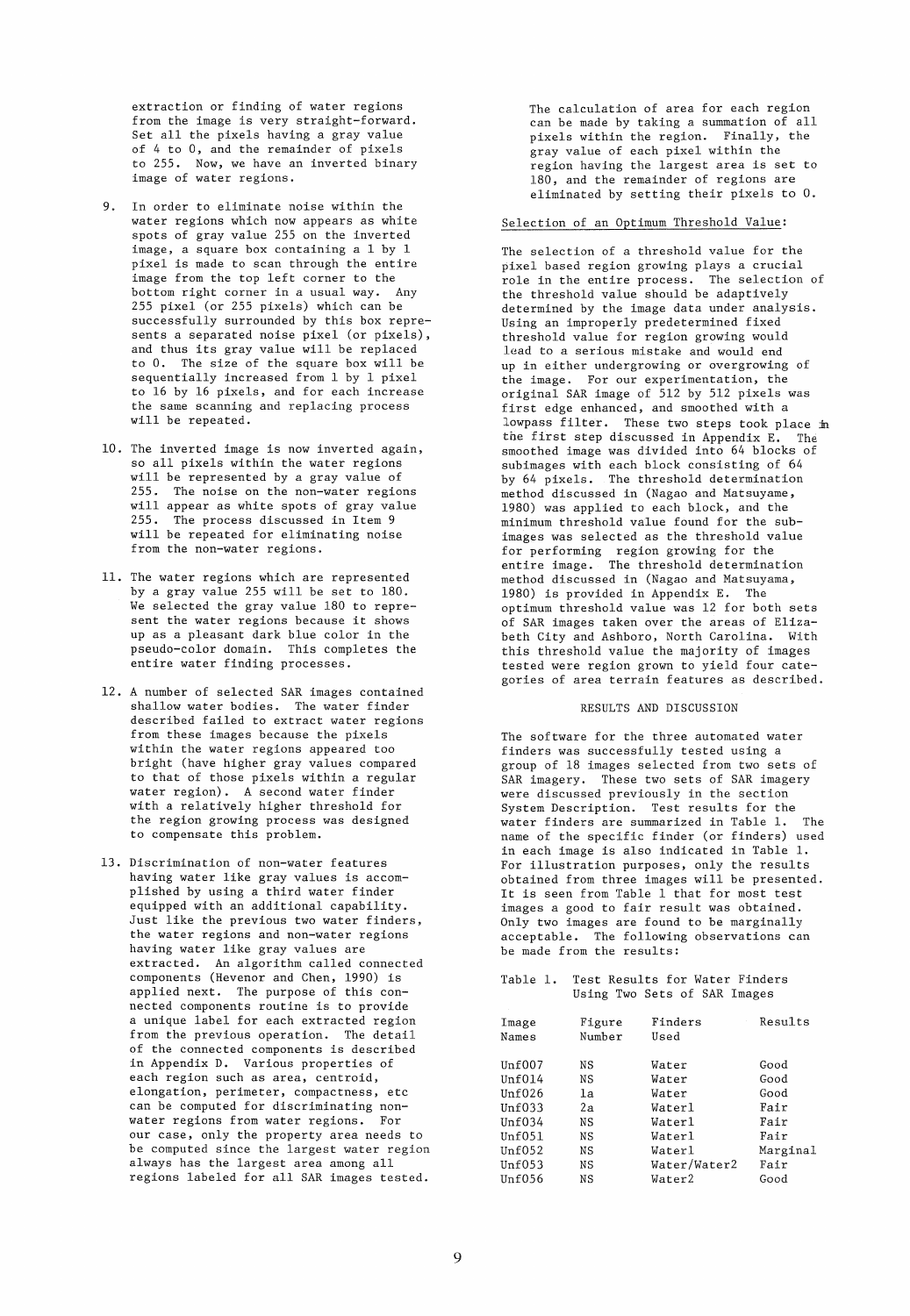| Зa | Water2 | Good         |
|----|--------|--------------|
| NS |        | Good         |
| NS | Waterl | Marginal     |
| ΝS | Water2 | Good         |
| ΝS | Water2 | Fair         |
| ΝS | Waterl | Fair         |
| ΝS | Waterl | Fair         |
| ΝS | Water2 | Fair         |
| ΝS | Water2 | Good         |
|    |        | Water/Water2 |

NS = Not Shown

1. Very small or narrow water regions, such as the narrow stream on the lower left corner of the first original image, Figure la, disappeared after the edge operation and region growing processes. This is illustrated in the resultant Figure lb. The first finder, named Water, was used for this test.



Figure la. The Original SAR Image, Unf026.

2. To extract shallow water regions which have relatively high pixel gray values, a second water finder, named Waterl, with a higher threshold value of 14 was used. The second original image, Figure *2a,* and the corresponding result, Figure 2b, show this point. The narrow and long triangle appearing on the right side of Figure 2a was due to a misalignment of the film while in digitization. The triangle clearly shows an edge of the film. This mistake caused an error in water finding which appears as two near vertical and two horizontal black lines on the right side of Figure 2b. Several small water regions resulting on the left side of Figure 2b are errors due to an imperfect region growing.



Figure *2a.* The Original SAR Image, Unf033.



Figure lb. The Result of Applying the Water Finder to the SAR Image, Unf026.



Figure 2b. The Result of Applying the Waterl Finder to the SAR Image, Unf033.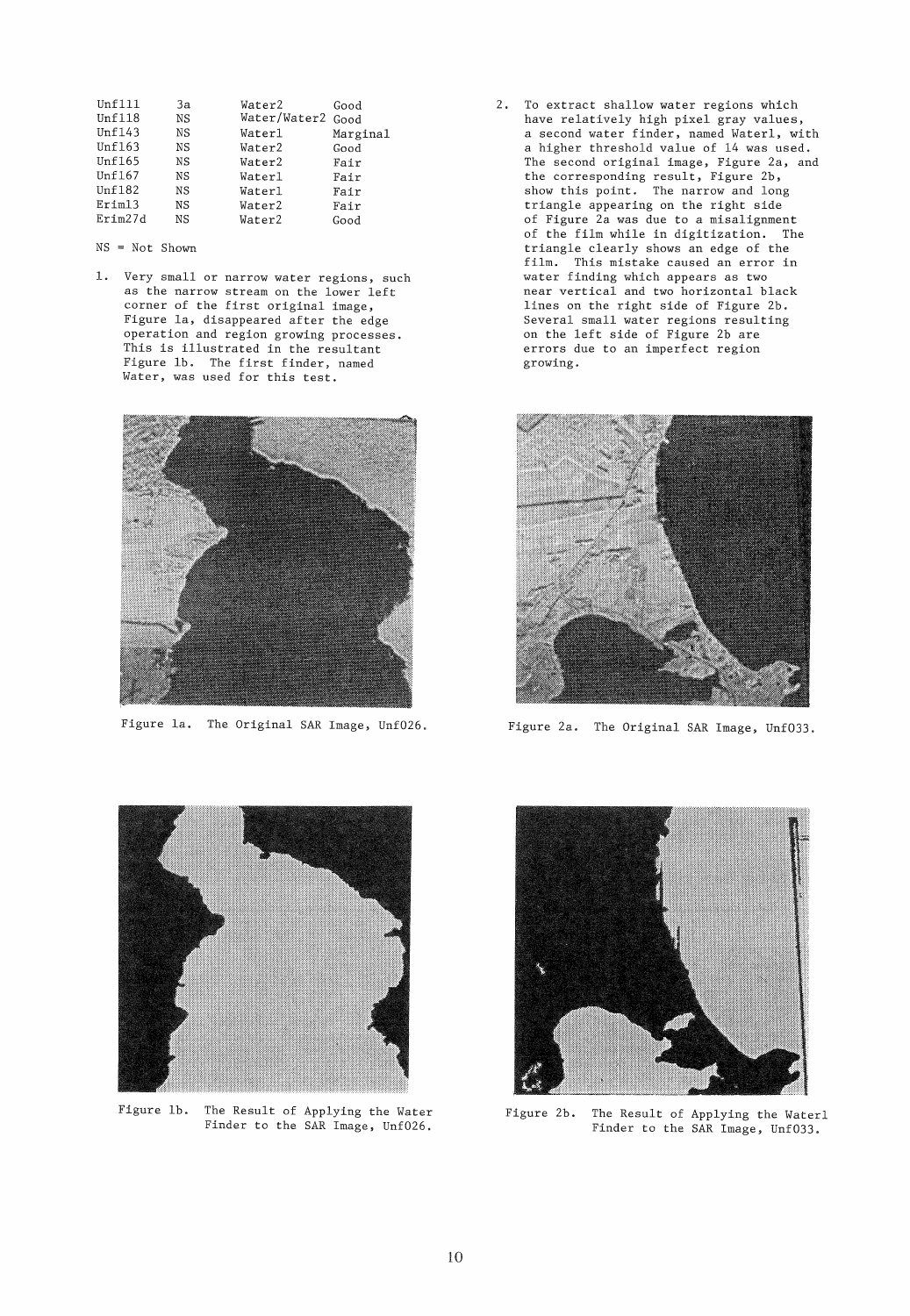3. Discrimination of non-water dark regions whose pixels have similar gray values to those in water regions appears to be very effective. The airfield runways that appeared on the third original image, Figure 3a, are the example of this discrimination. They are completeJy removed as shown in the resultant Figure 3b. A third finder, Water2, was used to accomplish this diserimination.



Figure 3a. The Original SAR Image, Unflll.



Figure 3b. The Result of Applying the Water2 Finder to the SAR Image, Unflll.

# CONCLUSIONS

- 1. Automated finding of water regions from SAR imagery can be effectively accomplished by properly applying a set of image processing and computer vision algorithms sequentially.
- 2. Automated water finders can be simply implemented by using the concept of the automated terrain segmenter, which was previously developed, as a preprocessor.
- 3. Shallow water regions, which appear considerably brighter than ordinary water regions on an SAR image, can be extracted by using aseparate water finder with a higher threshold value for the region growing process.
- 4. Discrimination of non-water features which have approximately the same gray values as that of water regions can be accomplished by adding two more algorithms (connected components and region property computation) on the first water finder as described. The typical nonwater terrain features of this nature include airfield runways and shadows.

### REFERENCES

- + References from BOOKS: Nageo M. and Matsuyama T., 1980. A Structural Analysis of Complex Aerial Photographs. Plenum Press, New York, pp. 83-118.
- References from GREY LITERATURE: a) Chen, P.F. and Hevenor, R., 1990. Automated Segmentation and Extraction of Area Terrain Features from Radar Imagery. Research Note ETL-0554, U.S. Army Engineer Topographie Laboratories,

b) Fox N. and Chen, P.F., 1988. Improving Classification Accuracy of Radar Image Using a Multiple-Stage Classifier. Research Note ETL-0502, U.S. Army Engineer Topographie Laboratories, Fort Belvoir, VA-USA.

c) Hevenor, R. and Chen, P.F., 1990. Automated Extraction of Airport Runway Patterns from Radar Imagery. Research Note ETL-0567, U.S. Army Engineer Topographie Laboratories, Fort Belvoir, VA-USA.

APPENDIX A SOBEL EDGE OPERATOR

The Sobel operator is a 3 by 3 pixel nonlinear edge enhaneement mask which is multiplied sequentially with all pixel values in an image to produee a pattern of more pronounced edges.

The weights for the Sobel mask are shown below:

| $-1$ |             |  | $\overline{2}$        |  |
|------|-------------|--|-----------------------|--|
|      | $-2$ 0      |  | $0 \qquad 0 \qquad 0$ |  |
|      | $-1$ 0 1    |  | $-1$ $-2$ $-1$        |  |
|      | x-direction |  | y-direction           |  |

Assume a block of 3 by 3 pixels to be multiplied with the Sobel mask centered at the point (i,j) and having a gray-value distribution as given below:

| $A_0$ | $A_1$    | $A_2$ |
|-------|----------|-------|
| $A_7$ | $F(i,j)$ | $A_3$ |
| $A_6$ | $A_5$    | $A_4$ |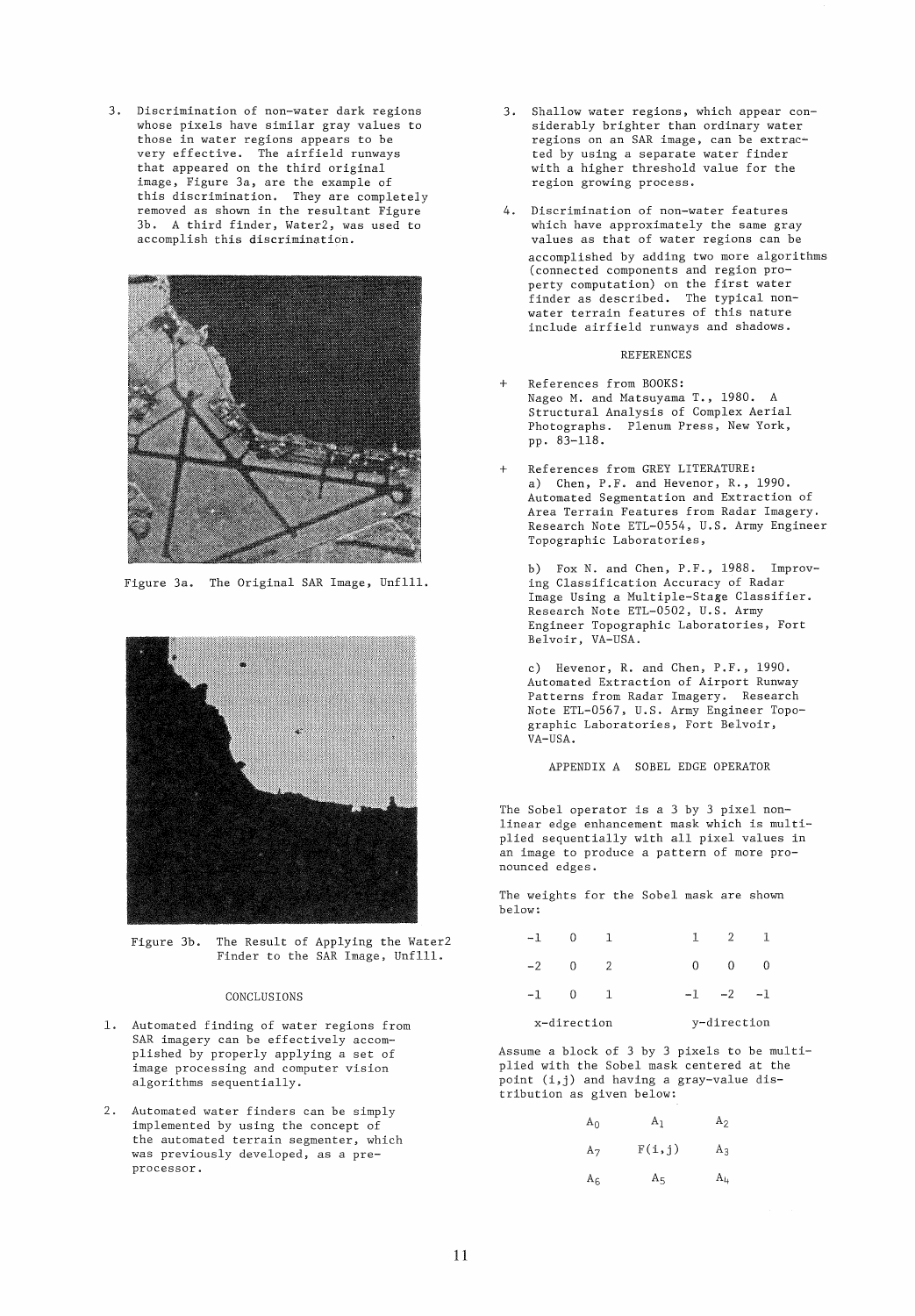Then, the resultant pixel value  $G(i, j)$ which will replace  $F(i,j)$ , will be

 $|G(i, j)| = \sqrt{X^2 + Y^2}$ ,

where  $X = (A_2 + 2A_3 + A_4) - (A_0 + 2A_7 + A_6)$ ,

and  $Y = (A_0 + 2A_1 + A_2) - (A_6 + 2A_5 + A_4)$ .

### APPENDIX B LOWPASS FILTERS

The most commonly used lowpass filter consists of a mask of 3 by 3 pixels. It is multipled sequentially with all pixel values on a given image to produce a smoothed pattern.

The weights for the lowpass mask are shown below:

| $1 \qquad \qquad 1 \qquad \qquad 1$                           |  |
|---------------------------------------------------------------|--|
| $\begin{array}{cccccccccc} 1 & & & 1 & & & 1 \end{array}$     |  |
| $\begin{array}{cccccccccc} 1 & & & & 1 & & & & 1 \end{array}$ |  |

Assurne a block of 3 by 3 pixels to be multiplied with the lowpass mask centered at the point (i,j) and having a gray-value distribution as given below:

| $A_0$ | A <sub>1</sub> | A <sub>2</sub> |
|-------|----------------|----------------|
| $A_7$ | F(i,j)         | $A_3$          |
| $A_6$ | $A_{5}$        | $A_{4}$        |

Then, the magnitude of the resultant  $G(i, j)$ which will replace F(l,j), will be

$$
G(i,j) = \frac{1}{9} \left( \sum_{k=0}^{7} A_k + F(i,j) \right)
$$

For more sophisticated lowpass filters, the size of the mask can be increased to 5 by 5 or 7 by 7 pixels, and have values consisting of all l's. However, the processing time of using these filters will be increased accordingly.

APPENDIX C SIMPLE REGION GROWING

The simple region growing method, based on pixel gray value, consists of the following steps:

- Step 1: If all pixels in a given image are labeled, then end. Else take an unlabeled pixel and assign a new unused region number.
- Step 2: If the absolute difference of gray value between the new labeled pixel and its neighboring pixels are less than the threshold value, merge the neighboring pixels and assign them the same region number.
- Step 3: Iterate Step 2 until no pixels adjacent to the new labeled region can be merged.

Step 4: Go to Step 1.

#### APPENDIX D CONNECTED COMPONENTS

The purpose of the connected components routine is to provide a unique label for each component of 1 pixel in the binary image that represents water regions. Each label is a number that is assigned to every pixel in a given connected component. This labeling operation can be performed by scanning the entire binary image with a 3-pixel by 3-pixel array and considering the following pattern:

> C B E D A

If we scan along the image from left to right and from top to bottom, and if pixel A is the pixel presently being considered and it has a value of 1, then a label must be assigned to A. The pixel at D, C, B and E have already been labeled and can be used to label A. If the pixels at D, C, Band E are all 0, then A is given a new label. If pixels C, B and E are all 0 and  $D = 1$ , then A is given the label of D. Each possible construction of O's and l's for the pixels D, C, Band E must be considered when providing a label for A. If two or more pixels in the set  $D$ ,  $C$ ,  $B$  and  $E$  are equal to  $1$  and they all have the same label, then A is also given the same label. The real difficulty comes when two or more of the pixels D, C, Band E have different labels. This can occur when two or more separate components, which were originally assigned different labels are found to be connected at or near pixel A. For these cases the pixel A is given the label of any one of the pixels D, C, B or E, which has a value equal to 1. An equivalence list consisting of pairs of equivalent labels is formed. After the binary image has been completely scanned, the equivalance list is restructured in such a way as to contain a number of lists. Each of these lists contains all of the equivalent labels associated with a particular connected component. A new label is then given to each of the new lists and is assigned to each of the appropriate pixels.

APPENDIX E THRESHOLD DETERMINATION METHOD

The following is the adaptive threshold determination algorithm used for our experimentation.

- Step 1: Differentiate the smoothed image using the operator
	- $d(i,j) = max \{ G(i,j) G(i+k,j+m) \},$  $-1$ sksl $'$  $-1$  $\leq$  m $\leq$ 1

where  $G(i, J)$  and  $d(i, j)$  denote the gray value and the differential value at a point  $(i,j)$ .